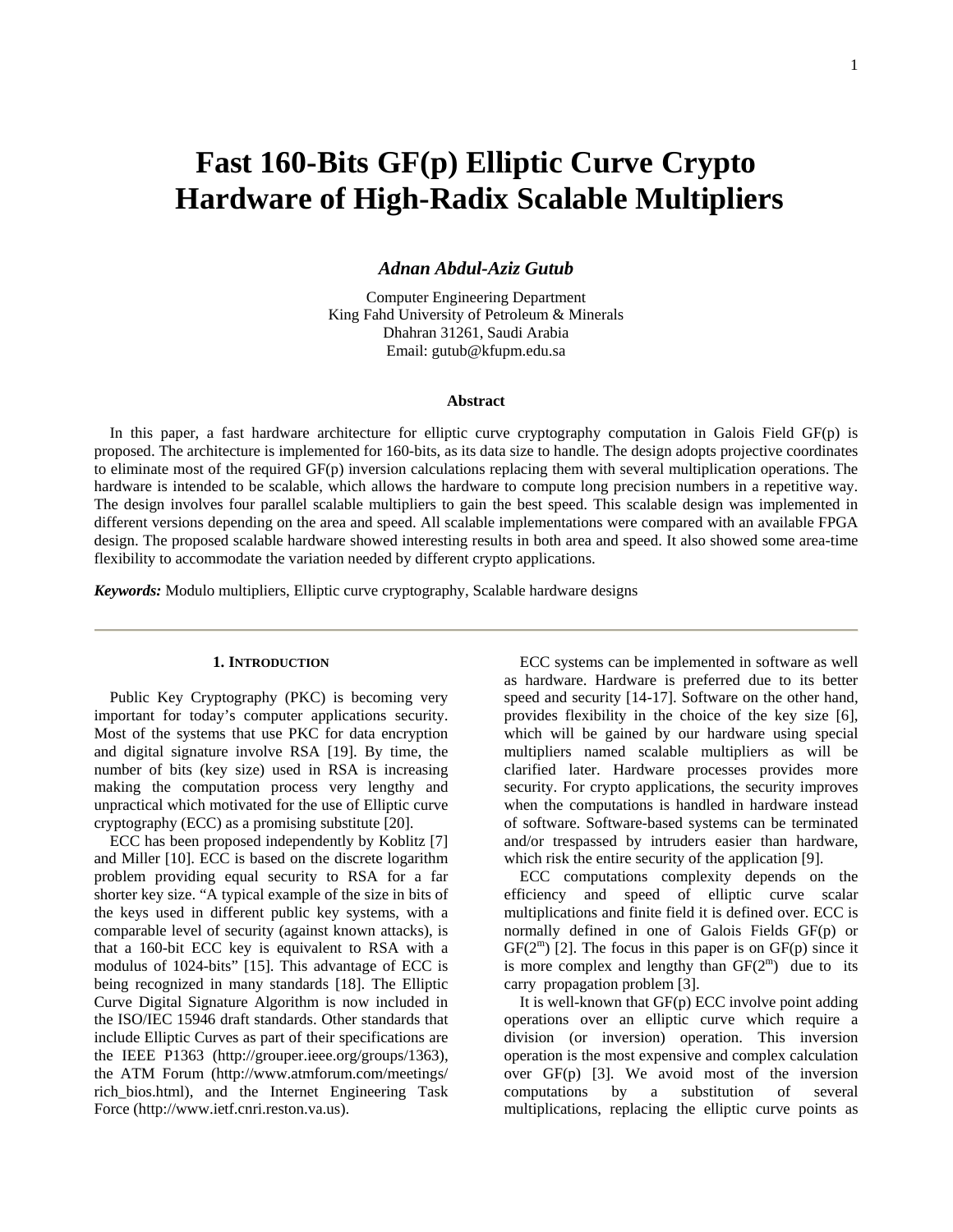projective coordinate points similar to the research work presented in [2,11,14,15]. There are several projective coordinate systems candidates. The choice thus far has been based on selecting the system that has the least number of parallel multiplication steps, since multiplication over GF(p) is a common operation and the next most time consuming process - after inversion in ECC. We choose the projective coordinates system depending on its inherent parallelism to four parallel multipliers as proven in [5].

In this paper, we use Tenca's high-radix scalable GF(p) multiplier proposed in [22]. Scalable multipliers benefits the trade-offs between area and time, compared to conventional GF(p) multipliers, giving the hardware designer the priority option between area and time as required by the crypto-application. The scalable multiplier calculation is based on Montgomery modular multiplication method [12]. Normal GF(p) multiplication involves division by the modulus. Division, however, is a very expensive operation (more complex than inversion) [4]. Montgomery in [12] proposed an algorithm to perform modular multiplication that replaces the usual complex division with divisions by two, which is easily performed in the binary representation of numbers. The cost behind using Montgomery's method is paid in some extra computations to represent the numbers into Montgomery domain and vice-versa. Once the numbers are transformed into Montgomery domain, all operations (addition, subtraction, multiplication, and inversion) are performed in this domain. The result is then converted back to the original integer values.

The scalable ECC design, in principal, can be generalized to compute any number of key size bits. However, it is modeled in this work for 160-bits. This number of bits is specified to make the design comparable to another similar hardware implemented on FPGA by Ors [15], with the assumption that 160-bits ECC give equivalent security to 1024-bits RSA.

In the coming section, Section 2, some elliptic curve background is presented followed by a simple crypto demonstration of encryption and decryption. Section 2 also outlines the elliptic curve scalar multiplications algorithm giving some details on the elliptic curve operations using projective coordinates. Section 3, provides a description of the proposed ECC hardware architecture with elaboration on the scalable multiplier used. The section derives the formulae to estimate the area and computation time of the ECC architecture. Section 4 briefly introduces an FPGA implementation as another available hardware to compare with in terms of area and computation time (speed). Finally, the conclusion of the paper is presented as Section 5.

### **2. ELLIPTIC CURVES OVER GF(P)**

### *2.1 Elliptic Curve Theoretical Background*

It will be assumed that the reader is familiar with the arithmetic over elliptic curves. The reader is directed to reference [2] for more details. In brief, the *GF(p)* elliptic curve arithmetic is the usual mod *p* arithmetic. The elliptic curve equation over *GF(p)* is:

$$
y^2 = x^3 + ax + b
$$

where  $p > 3$ ,  $4a^3 + 27b^2 \neq 0$ , and x, y, a,  $b \in GF(p)$ .

There is also a single element named the *point at infinity* or the *zero point* denoted  $\phi$ . The point at infinity is computed as the sum of any three points on an elliptic curve that lie on a straight line. If a point on the elliptic curve is to be added to another point on the curve or to itself, some special elliptic curve addition rules are applied as shown below:

$$
\begin{aligned} (x_1 \, , \, y_1) + (x_2 \, , \, y_2) &= (x_3 \, , \, y_3) \\ x_3 &= \lambda^2 - x_1 - x_2 \\ y_3 &= \lambda (x_1 - x_3) - y_1 \end{aligned}
$$

where  $\lambda$  is calculated as:

$$
\lambda = (y_2 - y_1)/(x_2 - x_1); \text{ if } x_1 \neq x_2
$$
  
or  

$$
\lambda = (3(x_1)^2 + a) / (2y_1); \text{ if } x_1 = x_2 \text{ and } x_1 \neq 0
$$

Notes that if  $x_1=x_2$  then  $y_1=y_2$  and the elliptic curve addition operation is known as point doubling [2].

Considering the squaring of a number as multiplication, to add two different elliptic points in *GF(p)* the operations required are: six additions, one inversion, and three multiplication computations. To double a point the operations needed are: four additions, one inversion, and four multiplication computations. Because the inversion operation is too lengthy, as introduced earlier, the normal  $(x, y)$  affine coordinate is converted to projection coordinates (X,Y,Z) as will be discussed later in Section 2.4.

# *2.2 Encryption and Decryption*

Several ways can use elliptic curves for encryption and decryption [2] where one method is given here as an example. Users randomly chose a *base point*  $G=(x,y)$ , lying on the elliptic curve *E*. The plain text (the original message to be encrypted) is coded into an elliptic curve point  $P_m=(x_m,y_m)$ . Each user selects a secret key '*s*' and generates his public key  $P = sG$ . For example, user *A*'s private key is  $s_A$  and his public key is  $P_A = s_A G$ .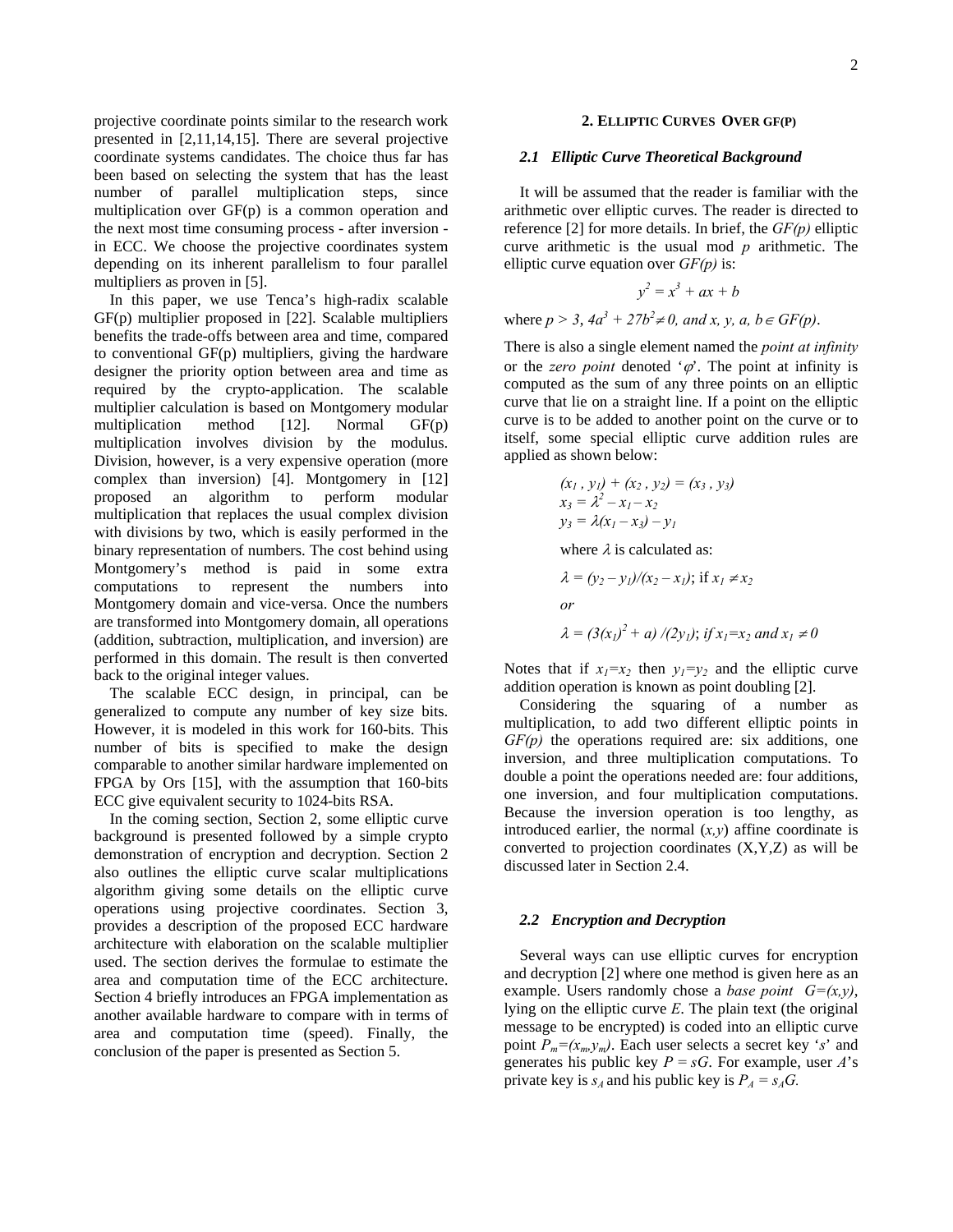For any one to encrypt and send the message point *Pm* to user *A*, the sender choose a random integer *r* and generate the ciphertext:

$$
C_m = \{rG, P_m + kP_A\}.
$$

The ciphertext pair of points uses *A*'s public key, where only user *A* can decrypt the plaintext using his private key.

To decrypt the ciphertext  $C_m$ , the first point in the pair of *Cm*, *rG*, is multiplied by *A*'s private key to get the point:  $s_A$  ( $rG$ ). Then this point is subtracted from the second point of  $C_m$ , the result will be the plaintext point *Pm*. The complete decryption operations are:

$$
(P_m + rP_A) - s_A(rG) = P_m + r(s_A G) - s_A(rG) = P_m
$$

The most time consuming operation in the ECC encryption and decryption procedure is finding the multiples of the base point, *G* (the elliptic curve scalar multiplications). The algorithm used to implement this is discussed in the next subsection.

# *2.3 Scalar Multiplication Algorithm*

The ECC scalar multiplication algorithm used for calculating the multiples of an elliptic point, can be expressed by finding *nP* from *P*. This operation is based on a binary scalar multiplication method, known to be efficient and practical to implement in hardware [2,3,6,20,21]. This binary method algorithm is shown below:

# **Binary Algorithm**

*Define*  $k$  : number of bits in *n*; and  $n_i$  : *i*<sup>th</sup> bit of *n Input: P* (a point on the elliptic curve). *Output:*  $Q = nP$  (another point on the elliptic curve).

> 1. if  $n_{k-1} = 1$ , then *Q:* = *P* else *Q:* = *0;* 2. for  $i = k-2$  down to  $0$ ; 3. {  $Q = Q + Q$  ; 4. if  $n_i = 1$  then  $Q_i = Q + P$ ; 5. return *Q*;

Basically, the binary algorithm scans the bits of *n* and doubles the point *Q k*-times. Whenever, a particular bit of *n* is found to be one, an extra operation of point addition  $(O+P)$  is needed. Every point addition or point doubling requires the three modulo operations of multiplication, inversion, and addition/subtraction as clarified earlier in Section 2.1.

#### *2.4 Projective Coordinates*

The projective coordinates are used to eliminate the need for performing the lengthy inversion similar to the

crypto processor idea presented in [2,11,14,15]. For elliptic curve defined over *GF(p)*, two different forms of formulas are found [2,11] for point addition and doubling. One form projects  $(x, y) = (X/Z^2, Y/Z^3)$  [2], while the second projects  $(x,y)=(X/Z, Y/Z)$  [11]. Both projection methods were visualized and studied in [5]. The dependency within all formulae showed that both projective coordinate forms can be parallelized to the maximum possibility when using four multipliers, but with different critical path stages (different number of multiplication cycles steps). The results in [5] showed that projective coordinate  $(x,y) = (X/Z, Y/Z)$  is faster than  $(x, y) = (X/Z<sup>2</sup>, Y/Z<sup>3</sup>)$  with the same hardware. The parallel data flow graph of the projection  $(x,y) = (X/Z, Y/Z)$  that is suitable for our design is shown in Figure 1 and 2, for elliptic curve point addition and doubling, respectively.



Figure 1 Projecting *(x,y)* to *(X/Z,Y/Z)* adding two points dataflow

The number of computations of point additions and point doubling depend on the binary value of *n* and its number of bits *k* (see the Binary Algorithm in section 2.3). In fact, the number of point doubling is always equal to *k*, while the point additions depend on the number of bits that are one. Using the average assumption that half the bits of *n* are ones, the number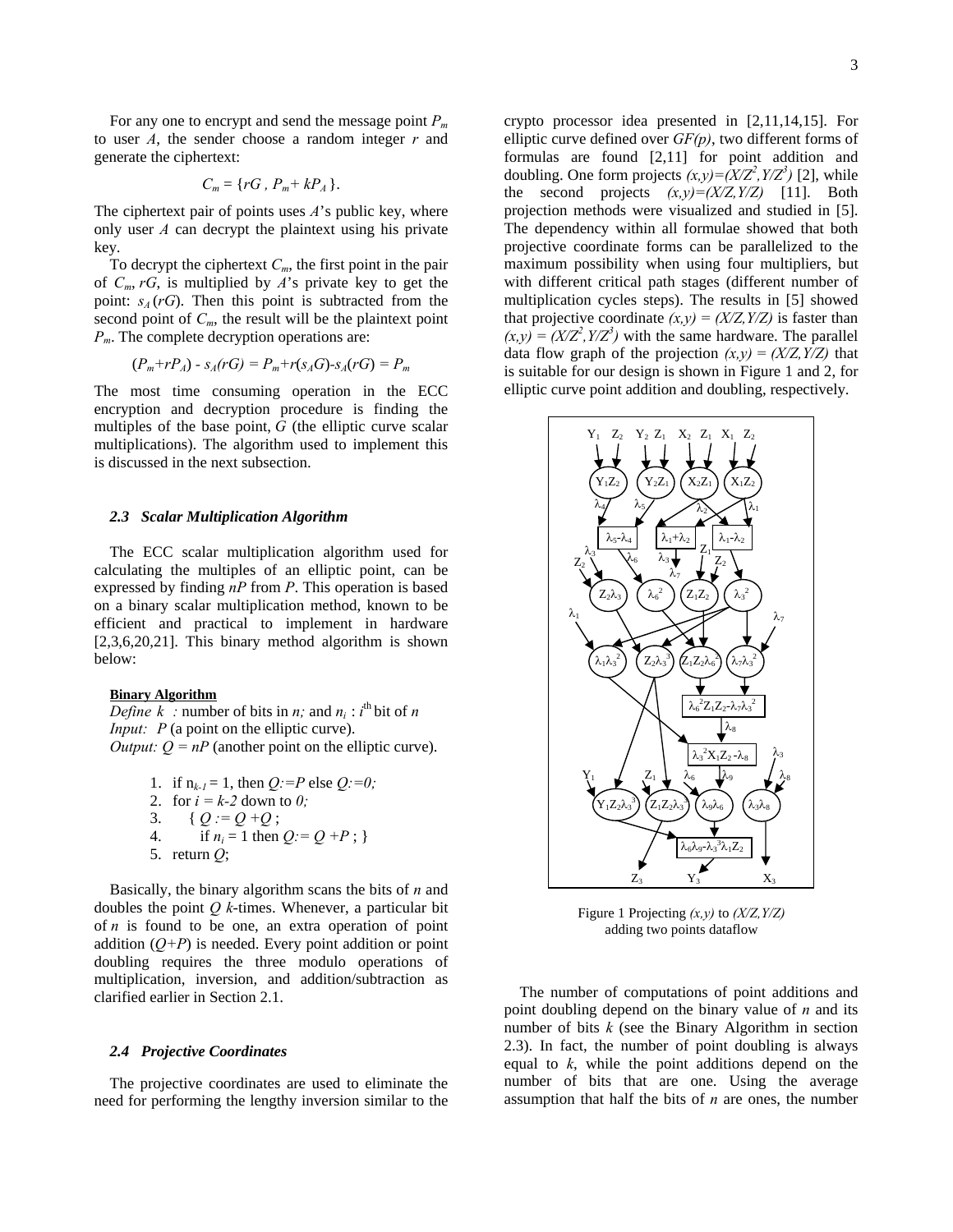of point additions is half the number of bits, *k/2*. Projection  $(x, y) = (X/Z^2, Y/Z^3)$  has on the average 6.5k multiplication cycles, whereas the  $(x,y) = (X/Z, Y/Z)$  has on the average *5k* multiplications [5].

Obviously, projection  $(x,y) = (X/Z, Y/Z)$  would be the projection of choice for our implementation. Remark a further benefit to implement the projective coordinate  $(x,y) = (X/Z, Y/Z)$  is the 100% utilization of the four multipliers in all multiplication cycles, as seen in Figures 1 and 2, which is not the case of the projection  $(x, y) = (X/Z<sup>2</sup>, Y/Z<sup>3</sup>)$  [5].



Figure 2 Projecting *(x,y)* to *(X/Z,Y/Z)* doubling a point dataflow

# **3. MODELLING THE PROPOSED ARCHITECTURE**

Many interesting crypto architectures have been proposed in the literature, such as [14,15]. The usual method in these designs is to adopt serial computations at both the algorithmic level by using a single multiplier, as well as at the arithmetic level by using a serial multiplier. The reason behind serial multiplier and sequential operation is the thought that they provide the lowest area for large word lengths as needed for secure cryptography (i.e. 160 bits [2]). This classical approach show the way to the reduction of area but with very slow speed that is moreover fixed. The new architecture proposed in this paper has four parallel multipliers, an adder/subtractor, registers and a controller, as shown in Figure 3. The design is straight implementation to the dependency graphs shown in Figures 1 and 2. Its controller is constructed of a state machine to direct the flow of data to conduct the required projective point operation depending on the binary algorithm (described

previously in Section 2.3). The improvement in our crypto-architecture, other than the multipliers architectural parallelism (seen in Figures 1 and 2), is in the basic GF(p) multiplier. The designs proposed in [14,16] use multiplier hardware that is limited by the number of bits they are meant to be for, if the number of bits are needed to be increased for any application reason the complete hardware is to be replaced. Furthermore, if the number of bits is much less than the intention of the VLSI design, the unneeded bits will be considered as zeros and they will be included in the computation casing the same delay exactly as if all bits are essential. These weaknesses made-up our choice of adopting special *scalable multipliers* instead of conventional ones.

## *3.1 Scalable Multipliers*

An arithmetic unit is called scalable if it can be reused or replicated in order to generate long precision results independently of the data path precision for which the unit was originally designed. To speed up the multiplication operation, various dedicated multiplier modules were developed. These designs operate over fixed finite fields. For example, the multiplier designed for 155-bits [1] cannot be used for any other field of higher degree. When a need for multiplication of larger precision appears, a new multiplier must be designed.



Figure 3 Proposed 160-bits scalable architecture

Another way to avoid redesigning the module is to use software implementations and fixed precision multipliers. However, software implementations (other than its security problem) are inefficient in utilizing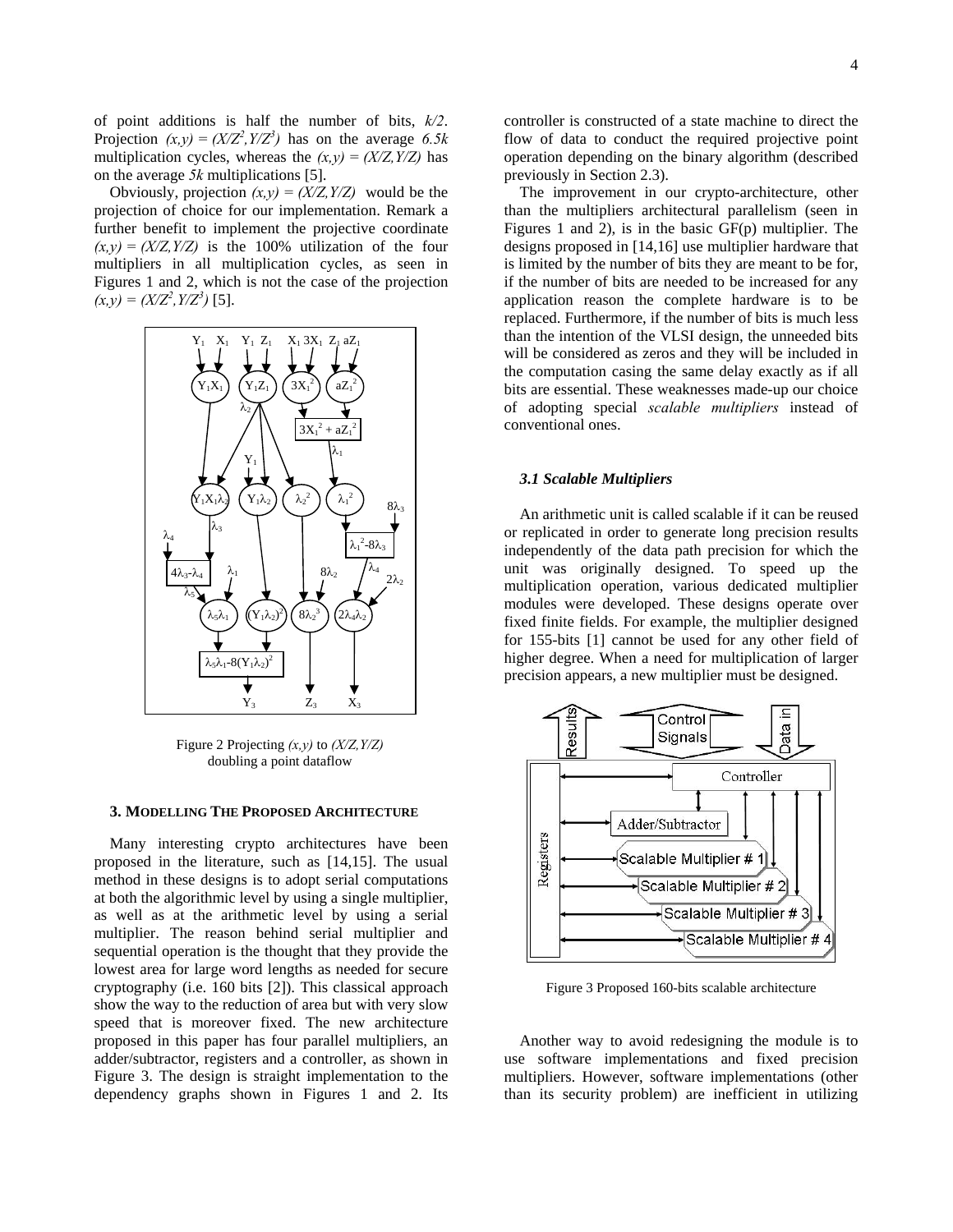inherent concurrency of the multiplication because of the inconvenient pipeline structure of the microprocessors being used. Furthermore, software implementations on fixed digit multipliers are more complex and require excessive effort in coding.

Therefore, a scalable hardware module specifically tailored to take advantage of the concurrency of the multiplication algorithm becomes extremely attractive [22]. Also computation of elliptic point doubling, addition and the algorithm of computing multiples of the base point is such that the multiplication of one stage must be completed before starting the multiplication of the subsequent stage. Therefore pipelining the digits to further stages is not applicable, even if fast digit serial multipliers are used, the throughput of such multipliers can not be exploited since the next multiplication operation can not begin until the multiplication operations in the previous stage has fully completed.

Another benefit of this scalable multiplier is the flexibility in its hardware modeling stage. It provides an area range that provides the capability to fit in very limited hardware areas such as smart cards [13], of course, with the price compensated from the number of clock cycles to complete the ECC computation. This trade-off between area and speed can be achieved by reducing the *bits per word* size and/or the *number of stages* that makes the scalable multipliers. The reader is to go through paper [22] for more information on the scalable multiplier used and its details.

## *3.2 Proposed Hardware Area*

The exact area of any design depends on the technology and minimum feature size. For technology independence, we use the number of gates as an equivalent area measure [4].

A modeling package from Mentor Graphic, Leonardo, takes the VHDL design code to generate the hardware gate count (area) and longest path delay (clock period) [22]. The target technology was set to AMI0.5 slow (*0.5*µ*m* CMOS) provided in the ASIC Design Kit (ADK) from the same company [8]. Note that the ADK is generated for academic reasons and cannot be thoroughly compared to technologies developed for commercial ASICs. However, it provides contrast method to study the different hardware designs.

The scalable multiplier is the unit to make the difference between our proposed design and any other. Thus the scalable multiplier is considered the main factor in calculating the speed and area. The high-radix scalable multiplier area depends on the *number of stages* (*NS*) and the *bits per word* size (*BPW*). Varying *NS* and *BPW* provide different scalable designs with different areas [22], the area of any scalable multiplier can be approximated as:

*AreaScalable-Multiplier ≈ 92\*BPW\*NS+269\*NS-9.42\*BPW-35.5* 

This area of scalable multiplier is multiplied by four and summed to the areas of the adder/subtractor, the controller and the registers, to compute the total hardware area as shown below:

*Hardware Area =*   $4*$  *Area<sub>Scalable-Multiplier* + *Area<sub>Adder</sub>* + *Area<sub>controller* + *Area<sub>Registers*</sub></sub></sub>

The areas of the adder/subtractor and registers depend on the design maximum number of bits used,  $n_{max} = 160$ *bits*.

#### *3.3 Proposed Hardware Computation Time*

The total computation time is the product of three terms: the average number of multiplication steps, the number of clock cycles each multiplication takes, and the clock period of the VLSI hardware. The number of clock cycles each multiplication takes depends on the relation between two factors the *number of words* (*NW*) and the number of stages, *NS*. The high-radix scalable multiplier cycles is estimated in [22] as:

*Number-of-Clock-Cycles per Multiplication (NCC) =*   $\int n_{max}/(3*NS)$  <sup>7</sup> \*(2\*NS+1)+NW+1, *if* NW ≤ 2\*NS *or*   $\int n_{max}/(3*NS)$   $\left[7(NW+1)+2*NS\right]$ , *if*  $NW > 2*NS$ 

The clock period  $(t_p)$  generated by the CAD tool (Leonardo) in [22] changes according to *NS* and *BPW* as listed in Table 1. Table 1 does not show  $t_p$  for  $NS$ between 9 and 15 since they show insignificant difference unimportant to report.

|                         | <b>Bit Per Word (BPW)</b> |      |      |      |      |  |  |
|-------------------------|---------------------------|------|------|------|------|--|--|
| <b>NS</b>               | 8                         | 16   | 32   | 64   | 128  |  |  |
| 1                       | 10.7                      | 10.3 | 13.1 | 18.9 | 20.2 |  |  |
| $\frac{2}{3}$           | 10.8                      | 12.1 | 14.4 | 20.5 | 30.4 |  |  |
|                         | 10.9                      | 12.5 | 15.7 | 23   |      |  |  |
| $\overline{\mathbf{4}}$ | 11                        | 12.9 | 17   | 25.4 |      |  |  |
| $\sqrt{5}$              | 11.1                      | 12.7 | 17.6 |      |      |  |  |
| 6                       | 11.1                      | 13.5 | 18.2 |      |      |  |  |
| 8                       | 11.2                      | 14.9 | 19.2 |      |      |  |  |
| 9                       | 11.2                      | 15.1 |      |      |      |  |  |
| 15                      | 11.3                      | 15.5 |      |      |      |  |  |
| 20                      | 11.4                      |      |      |      |      |  |  |
| 26                      | 13                        |      |      |      |      |  |  |

Table 1 High-radix scalable multiplier clock cycle periods *(nanoseconds)*

The average number of *multiplication steps* (*MS*) in our proposed design is estimated as: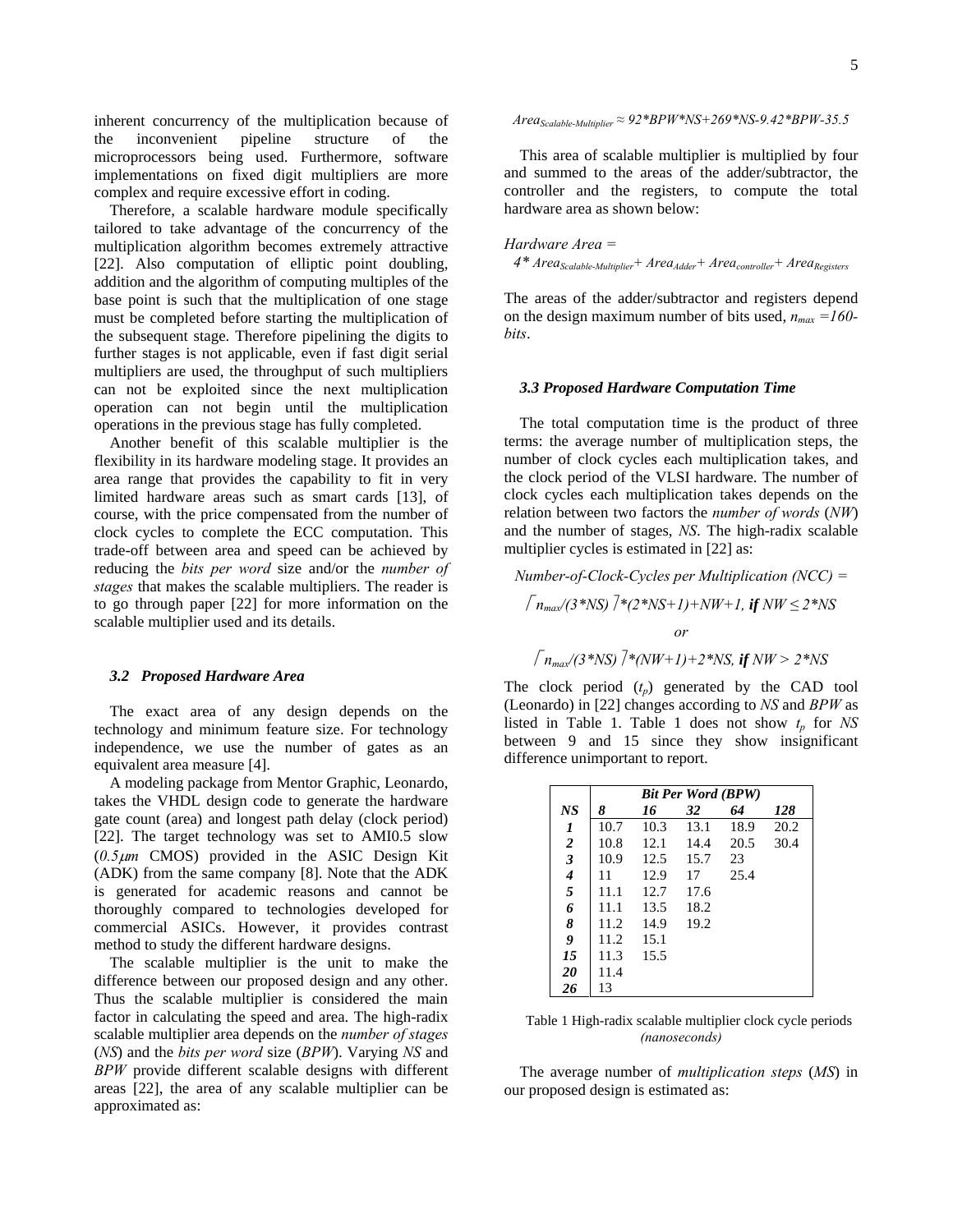$$
MS = 5k = 5 * n_{max},
$$

as clarified earlier in Section 2.4. This makes the total hardware computation time formulated as:

$$
Total Time = NCC * t_p * MS
$$

# *3.4 Scalable Hardware Area-Time Tradeoff*

Depending on the importance of speed and area, the design considered necessary is chosen. In fact, as we pay in terms of area, we generally gain in speed. But is the speed gained worth the area paid. To estimate an evaluation standard that relates between area and time two *figure of merit* estimations are developed, namely, AT (Area $\times$ Time), and AT<sup>2</sup> (Area $\times$ Time<sup>2</sup>). The aim is to have the design with low AT or  $AT^2$ . The value of AT assumes area and speed have the same priority weight, while  $AT^2$  gives speed the most priority. Figure 4, shows the AT values of several scalable hardware designs for 160-Bits data size. It is clear that the cost increase as the design *NS* increase, which indicates that choosing the smallest hardware with one stage (*NS=1*) is the best for all sizes of words. However, surprisingly observed, that the best design (cost-point-of-view) is with the word size of sixteen (*BPW=16*) and not smaller.



Figure 4 AT of several versions of 160-bits scalable designs

Figure 5 shows the  $AT^2$  values with respect to the number of bits per word (*BPW*) for all the designs built for  $n_{max} = 160$ -bits. The best  $AT^2$  values changes extraordinarily with both *BPW* and *NS* parameters, i.e. not following a normal logical rule. The best  $AT^2$ scalable designs according to *BPW* are listed in Table 2. If the designer had the scalable multiplier stage designed for *BPW* of 8 bits, the best number of stages is 9, assuming area is not important compared to speed as  $AT<sup>2</sup>$ . If the design is intended to handle 16-bits at a time (*BPW=16*) the number of stages should be 20.



Figure 5  $AT^2$  of versions of the 160-bits scalable designs

| <b>TT</b><br>ייש | Ω |  | Δ<br>v |  |
|------------------|---|--|--------|--|
|                  |   |  |        |  |

Table 2 best  $AT^2$  scalable designs according to  $BPW$ 

# **4. COMPARISON WITH AN AVAILABLE 160-BITS FPGA IMPLEMENTATION**

The proposed scalable hardware is compared with another published hardware implementation presented by Ors in 2003 [15]. Ors designed an FPGA hardware to perform ECC in GF(p) for data size of 160-bits. The FPGA hardware consists of special operational blocks for memory, Montgomery multiplication, modular addition/subtraction, and a controller of finite state machines to organize the ECC flow operations. The FPGA design uses projective coordinate arithmetic, similar to our scalable hardware, to avoid inversion complexity. The critical path of the FPGA design is determined by the multiplier, which is based on a systolic array structure built specifically for crypto applications. It has been reported that the FPGA implementation have been built in an area equivalent to 115,520 gates with longest path delay of 10.952 nanoseconds. Its average computation time has been estimated to 14.414 milliseconds using our same average computation time method (number of point additions half the number of doubling) [15].

#### *4.1 Area Comparison*

The areas of different scalable designs and the FPGA one are compared in Figure 6. The area of the FPGA hardware does not relate to the *BPW* value, however, it is shown as a constant line in Figure 6 to complete the area comparison study. Observe that most scalable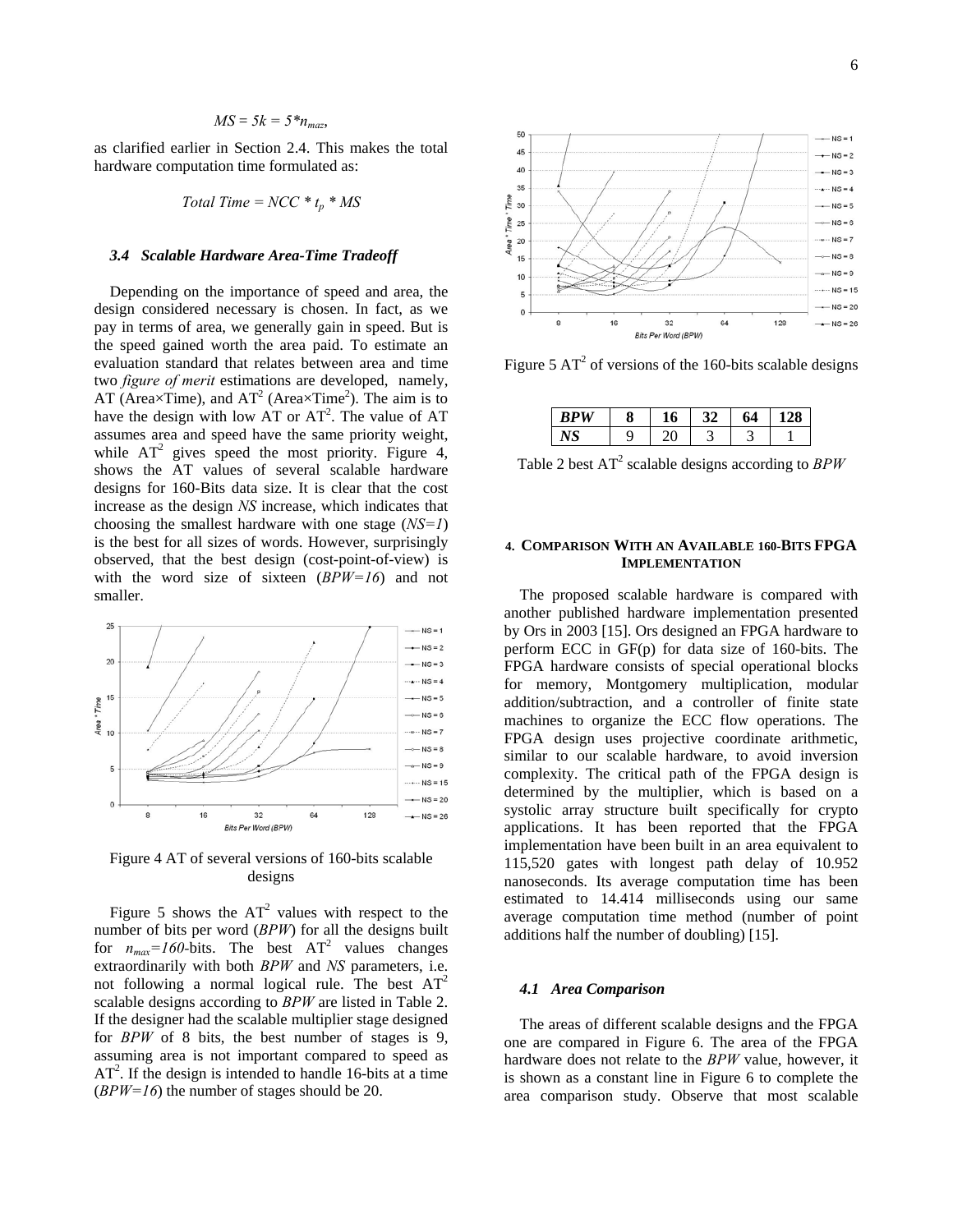hardware designs are having area smaller than the FPGA one. The cases of the FPGA implementation to have better area is when the number of stages is large, i.e. *NS > 20*, and the *BPW > 8*, which is unrealistic to implement.



Figure 6 Area comparison of different *160-bits* designs

#### *4.2 Speed Comparison*

The computation time of several different scalable designs is shown in Figure 7 compared to the ECC FPGA design. All the designs are assumed to operate for  $n_{max}$ =160-bits. The FPGA single multiplier design is very slow compared to all parallel scalable ones. For example, the FPGA hardware needs almost double the time of the parallel designs with *NS=1*. It needs more than triple the time of all other scalable designs. In fact, the FPGA hardware needs about ten times the time of the scalable hardware with the large number of stages, such as when *NS = 20*. However, this large *NS* may be impractical to implement because of its large area, as mentioned earlier.

Note also the affect of increasing the *BPW* number for each *NS* scalable design. As *BPW* goes high in most of the designs, the total computation time start increasing. This indicates that it is not necessarily by increasing the *BPW*, time reduces, in fact, the time may increase. This extra hardware will cause extra computation delay.



Figure 7 Total time comparison of different *160-bits* designs

#### **5. CONCLUSION**

This paper presents scalable hardware models of a procedure used in the computation of 160-bits elliptic curve cryptography. The models act as if the inverse operation is converted into consecutive multiplication steps using a method known as projective coordinates, projecting *(x,y)* to *(X/Z,Y/Z)*. The proposed hardware architectures implement the ECC procedures into four parallel multipliers that enjoy 100% utilization.

An important comment about the implementation of our proposed architecture is that we propose to use scalable multipliers which depend on digit serial multiplications. Digit serial computation is more suitable for the elliptic curve crypto algorithm discussed above since the computation of elliptic point doubling, addition and the algorithm of computing multiples of the base point is such that the multiplication of one stage must be completed before starting the multiplication of the subsequent stage. Therefore even if a pipelined bitparallel multipliers is used, the throughput of such a multiplier can not be exploited since the next multiplication operation can not commence until the multiplication operations in the previous stage has completed. The scalable multiplier used is flexible to give different hardware versions of the same basic multiplier depending on the number of stages (*NS*) and the number of bits per word (*BPW*) each *stage* is handling.